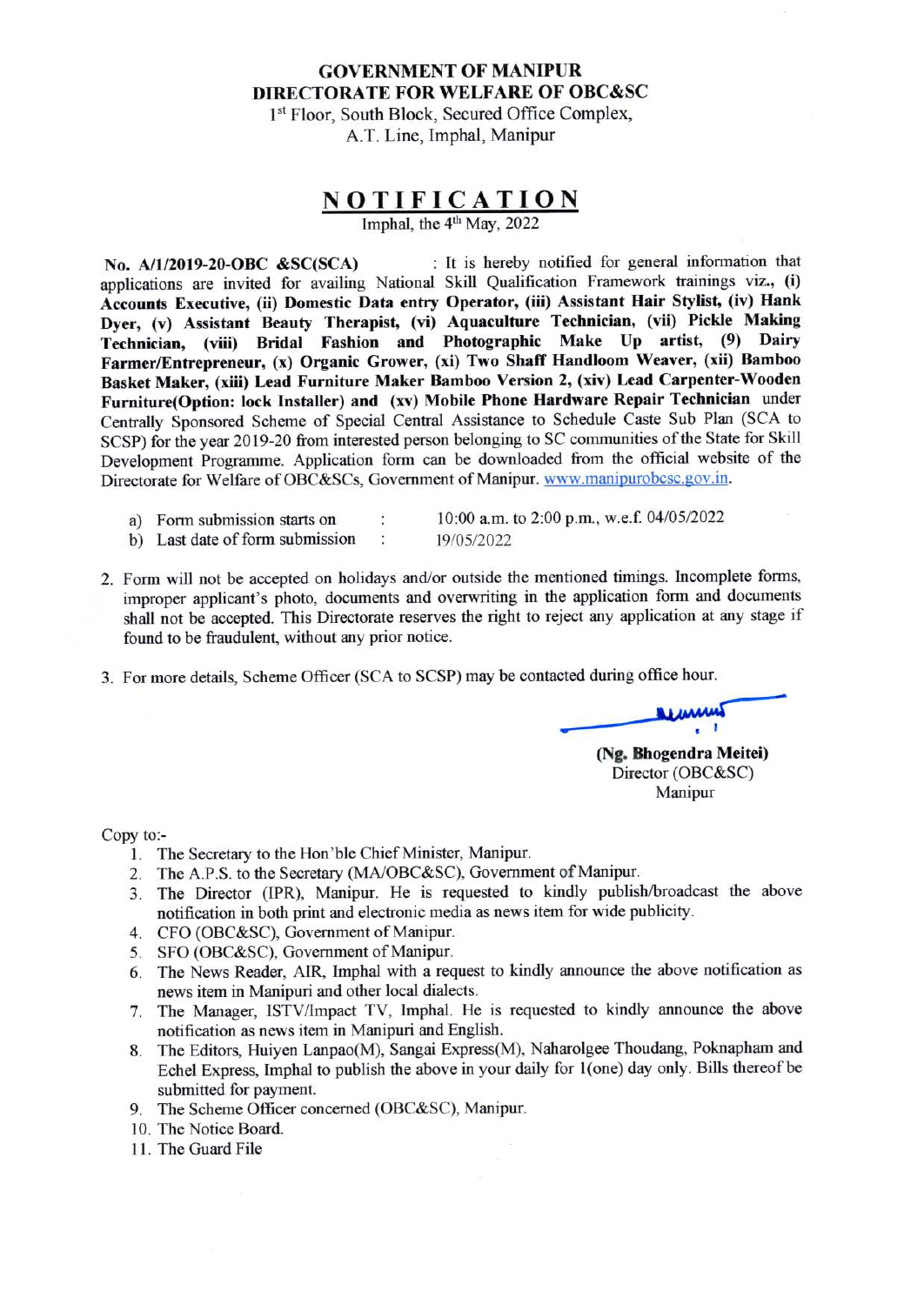| <b>SI. No</b>                                                                             | SKILL DEVELOPMENT PROGRAM FOR SCHEDULE CASTE<br>UNDER SPECIAL CENTRAL ASSISTANCE TO SCHEDULE CASTE SUB PLAN                                                                                                                                                                                                                                                                                                                                          | 2019-20<br><b>APPLICATION FORM</b>                                                                                                            |  | passport size<br>photograph                              |
|-------------------------------------------------------------------------------------------|------------------------------------------------------------------------------------------------------------------------------------------------------------------------------------------------------------------------------------------------------------------------------------------------------------------------------------------------------------------------------------------------------------------------------------------------------|-----------------------------------------------------------------------------------------------------------------------------------------------|--|----------------------------------------------------------|
|                                                                                           | DIRECTORATE OF OBC AND SC, GOVERNMENT OF MANIPUR                                                                                                                                                                                                                                                                                                                                                                                                     |                                                                                                                                               |  |                                                          |
| Applicant's full name (in BLOCK letters):                                                 |                                                                                                                                                                                                                                                                                                                                                                                                                                                      | <b>APPLICANT DETAILS</b>                                                                                                                      |  |                                                          |
|                                                                                           |                                                                                                                                                                                                                                                                                                                                                                                                                                                      |                                                                                                                                               |  |                                                          |
|                                                                                           | Mobile Number: ________________________Gender: _____Male______ Female                                                                                                                                                                                                                                                                                                                                                                                |                                                                                                                                               |  |                                                          |
|                                                                                           | Date of birth: / _/ __/ ________ (DD/MM/YYYY) Aadhar Number: ___________________                                                                                                                                                                                                                                                                                                                                                                     |                                                                                                                                               |  |                                                          |
| A. Parent's / Guardian's information                                                      |                                                                                                                                                                                                                                                                                                                                                                                                                                                      |                                                                                                                                               |  |                                                          |
|                                                                                           |                                                                                                                                                                                                                                                                                                                                                                                                                                                      |                                                                                                                                               |  |                                                          |
|                                                                                           |                                                                                                                                                                                                                                                                                                                                                                                                                                                      |                                                                                                                                               |  |                                                          |
| <b>B.</b> Residential Address of the Applicant                                            |                                                                                                                                                                                                                                                                                                                                                                                                                                                      |                                                                                                                                               |  |                                                          |
|                                                                                           |                                                                                                                                                                                                                                                                                                                                                                                                                                                      |                                                                                                                                               |  |                                                          |
|                                                                                           |                                                                                                                                                                                                                                                                                                                                                                                                                                                      |                                                                                                                                               |  |                                                          |
|                                                                                           |                                                                                                                                                                                                                                                                                                                                                                                                                                                      |                                                                                                                                               |  |                                                          |
|                                                                                           | C. EDUCATIONAL QUALIFICATION: C. COMPONENT CONTRACT ON A SALE AND THE CONTRACT OF SALE AND THE CONTRACT OF SALE AND THE CONTRACT OF SALE AND THE CONTRACT OF SALE AND THE CONTRACT OF SALE AND THE CONTRACT OF SALE AND THE CO                                                                                                                                                                                                                       |                                                                                                                                               |  |                                                          |
|                                                                                           | D. ENCLOSE SC CERTIFICATE ISSUED BY THE COMPETENT AUTHORITY. (Please fick): _____YES/_____NO                                                                                                                                                                                                                                                                                                                                                         |                                                                                                                                               |  |                                                          |
|                                                                                           | (refer Annexure 1overleaf for course code)                                                                                                                                                                                                                                                                                                                                                                                                           |                                                                                                                                               |  |                                                          |
|                                                                                           | F. WHETHER AVAILED OF ANY SCHEME IN THE PAST: ______YES/_______NO                                                                                                                                                                                                                                                                                                                                                                                    |                                                                                                                                               |  |                                                          |
|                                                                                           | IF YES, NAME OF TRADE/SCHEME AND YEAR: University of the MESS of the MESS of the MESS of the MESS of the MESS o                                                                                                                                                                                                                                                                                                                                      | Year                                                                                                                                          |  |                                                          |
|                                                                                           |                                                                                                                                                                                                                                                                                                                                                                                                                                                      | <b>DECLARTION</b>                                                                                                                             |  |                                                          |
|                                                                                           | I, herby, declare that I have neither applied nor availed of any other schemes implemented by the Department of OBC and SC,<br>Manipur for the current financial year and that the entries made by me in the Application Form are complete and true to the<br>best of my knowledge. I, further declare that my application may be cancelled, at any stage, If I found ineligible and/or the<br>information provided by me are found to be incorrect. |                                                                                                                                               |  |                                                          |
|                                                                                           |                                                                                                                                                                                                                                                                                                                                                                                                                                                      |                                                                                                                                               |  |                                                          |
| REMARKS: ________________________                                                         |                                                                                                                                                                                                                                                                                                                                                                                                                                                      |                                                                                                                                               |  |                                                          |
|                                                                                           |                                                                                                                                                                                                                                                                                                                                                                                                                                                      |                                                                                                                                               |  | Signature of Authorized Signatory: _____________________ |
|                                                                                           | <b>Document Requirement:</b>                                                                                                                                                                                                                                                                                                                                                                                                                         |                                                                                                                                               |  |                                                          |
| 1. Photocopy of Aadhar (1 copy)                                                           |                                                                                                                                                                                                                                                                                                                                                                                                                                                      | 5. Photocopy of Income Certificate (1 Copy)                                                                                                   |  |                                                          |
| 2. Photocopy of Highest qualification (1 copy)                                            |                                                                                                                                                                                                                                                                                                                                                                                                                                                      | 6. Photo copy of Caste Certificate (SC) (1copy)                                                                                               |  |                                                          |
| 3. Color passport size photograph (2 copy)<br>4. Bank A/C details (photocopy of passbook) |                                                                                                                                                                                                                                                                                                                                                                                                                                                      | 7. Electoral Roll copy or Epic copy (if Applicable)<br>8. Physically handicap proof / certificate from<br>competent authority (if Applicable) |  |                                                          |
|                                                                                           |                                                                                                                                                                                                                                                                                                                                                                                                                                                      | <b>RECEIPT</b>                                                                                                                                |  |                                                          |
| YEAR: 2019-20                                                                             |                                                                                                                                                                                                                                                                                                                                                                                                                                                      |                                                                                                                                               |  | SL. No.                                                  |

 *Signature of Recipient/Authorised Signatory*